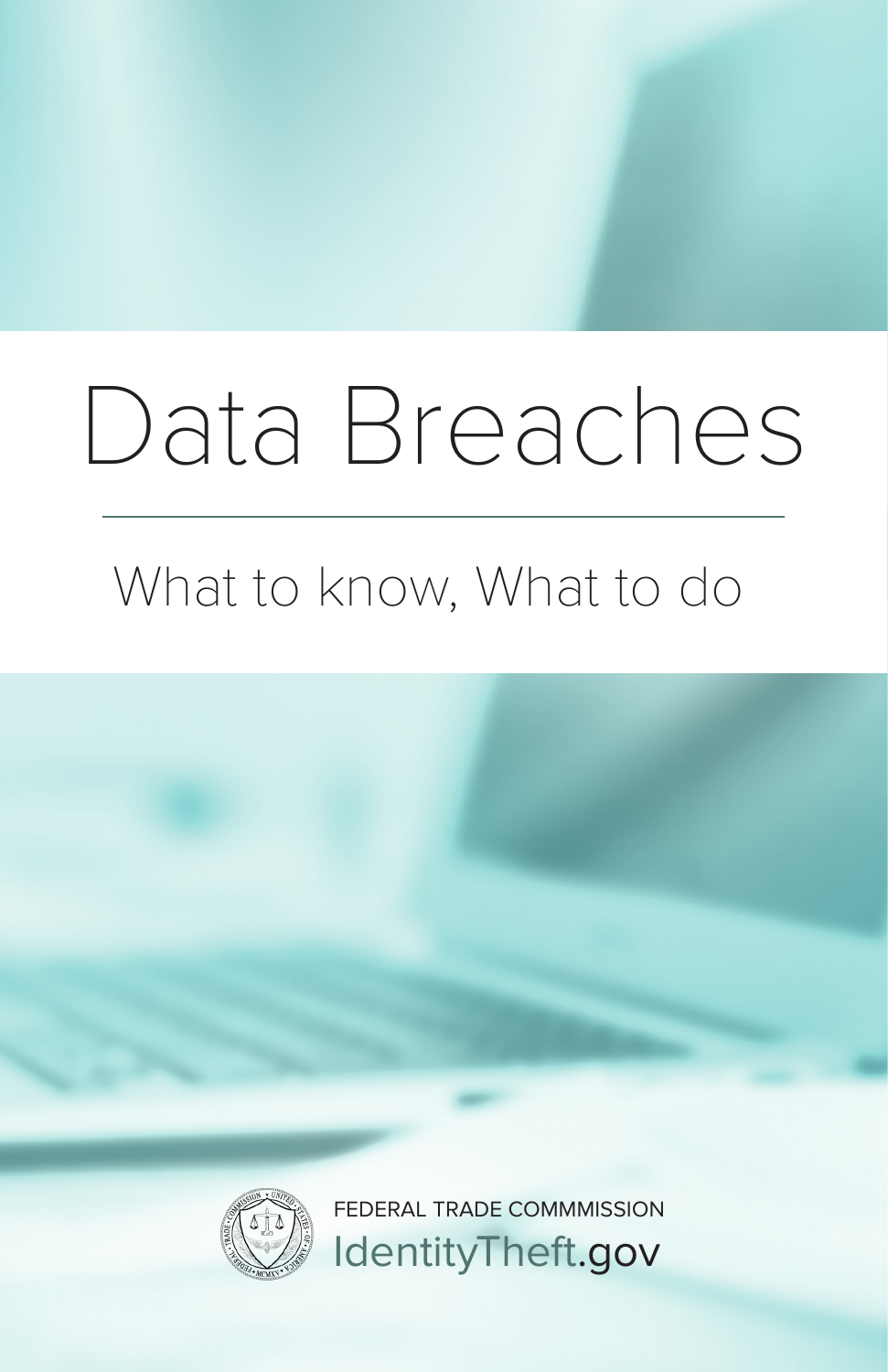Did you recently get a notice that says your personal information was exposed in a data breach? Did you lose your wallet? Or learn that an online account was hacked? Depending on what information was lost, there are steps you can take to help protect yourself from identity theft.

**If your information has been exposed, visit IdentityTheft.gov/databreach for detailed advice about your particular situation.** 

Depending on the type of information exposed, the next page tells you what to do right away. You'll find these steps – and more – at **IdentityTheft.gov/databreach**.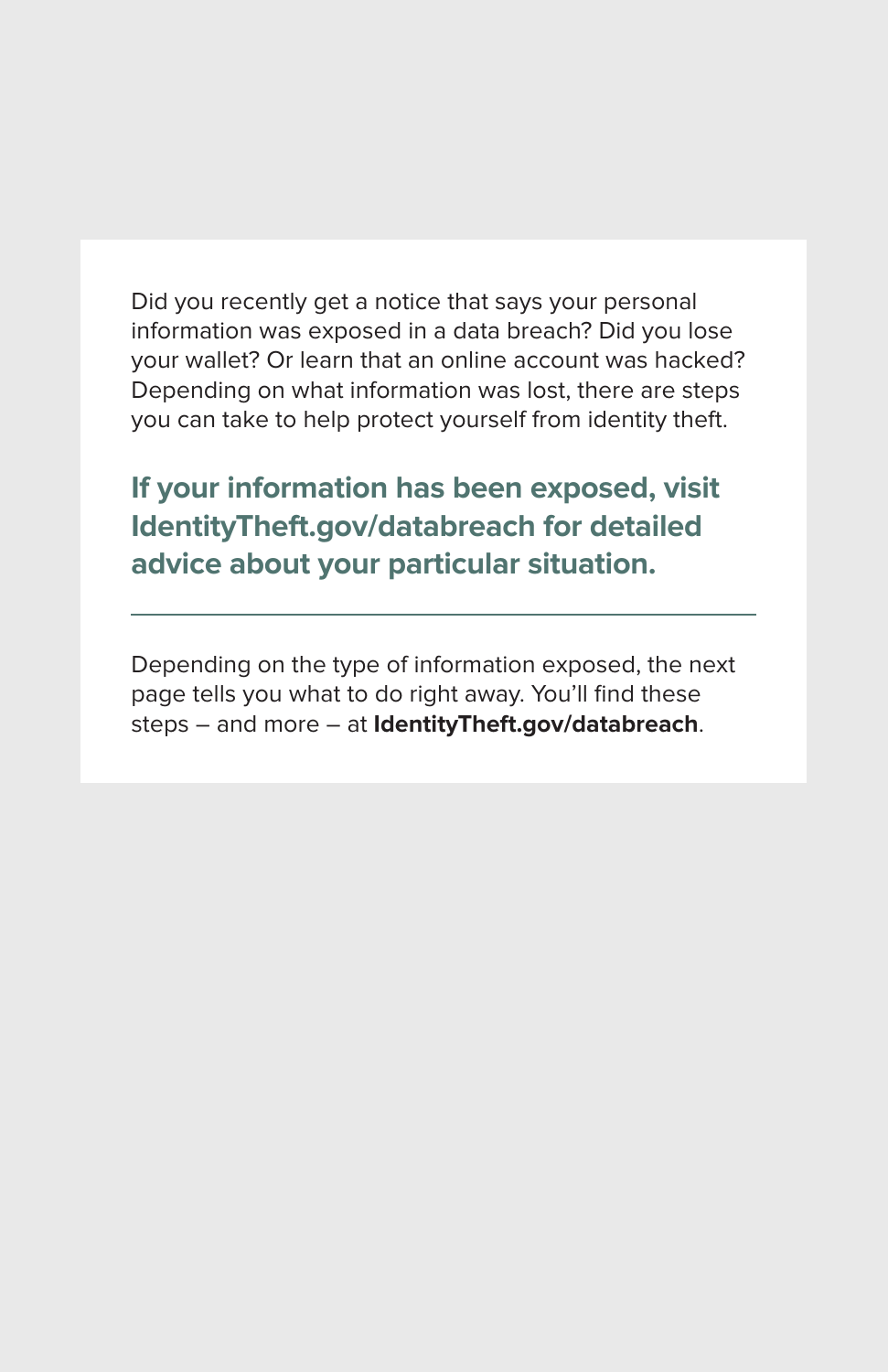### What information was lost or exposed?

#### Social Security number

- ☐ If a company responsible for exposing your information offers you free credit monitoring, take advantage of it.
- ☐ Get your free credit reports from **annualcreditreport.com**. Check for any accounts or charges you don't recognize.
- ☐ Consider placing a credit freeze. A credit freeze makes it harder for someone to open a new account in your name.

If you decide not to place a credit freeze, at least consider placing a fraud alert

 $\Box$  Try to file your taxes early – before a scammer can. Tax identity theft happens when someone uses your Social Security number to get a tax refund or a job.

#### Online login or password

□ Log in to that account and change your password. If possible, also change your username

If you can't log in, contact the company. Ask them how you can recover or shut down the account.

- □ If you use the same password anywhere else, change that, too.
- ☐ Is it a financial site, or is your credit card number stored? Check your account for any charges that you don't recognize.

#### Bank account, credit, or debit card information

- □ If your bank information was exposed, contact your bank to close the account and open a new one.
- ☐ If credit or debit card information was exposed, contact your bank or credit card company to cancel your card and request a new one.